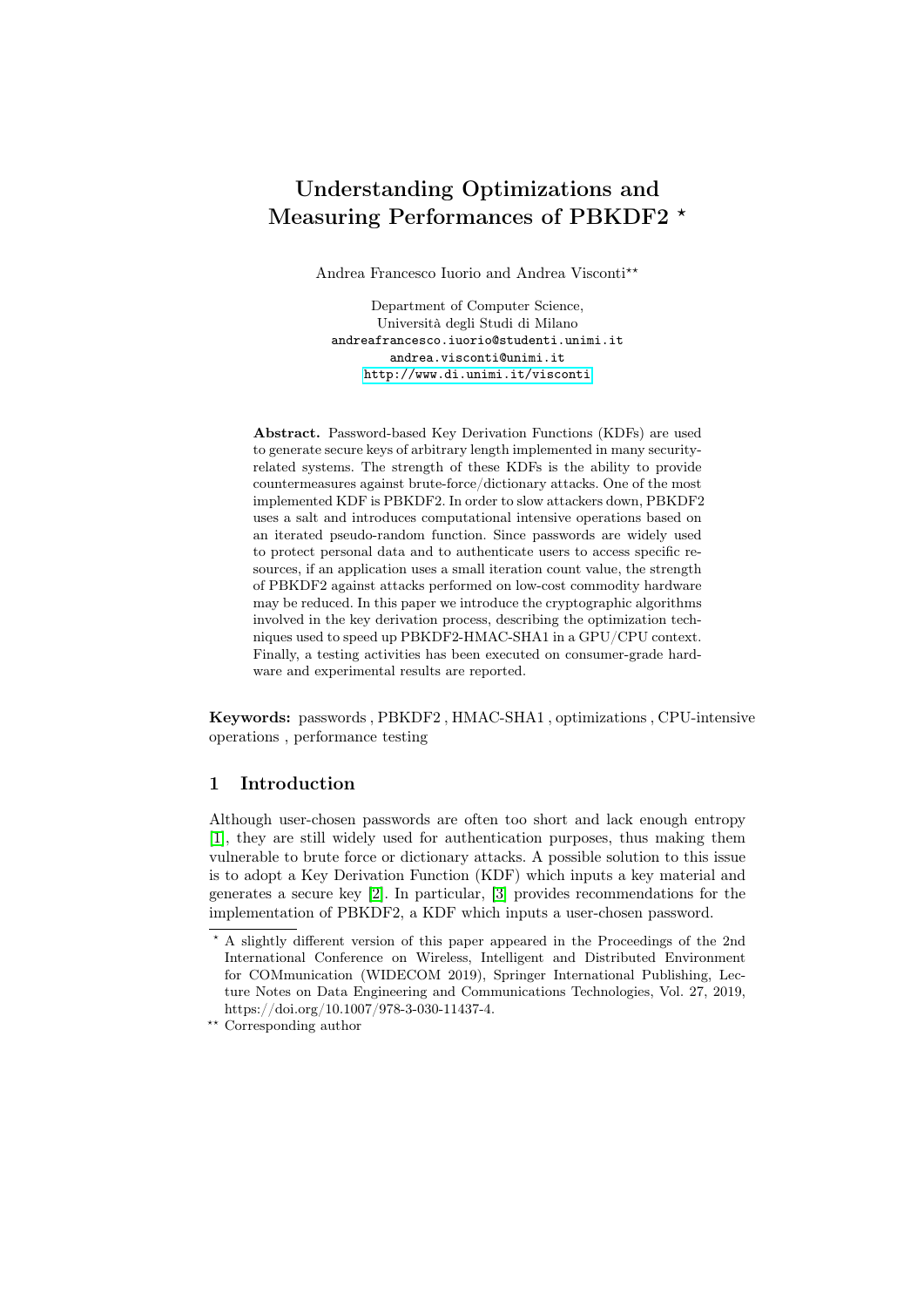Even though in 2015 the Password Hashing Competition [\[4\]](#page-11-3) selected a number of hashing schemes  $-$  e.g., Argon2 [\[5\]](#page-11-4) (the winner of the competition), Catena [\[6\]](#page-11-5), Lyra2 [\[7\]](#page-11-6), yescrypt [\[8\]](#page-11-7), and Makwa [\[9\]](#page-12-0) — currently, PBKDF2 [\[3\]](#page-11-2) still remains the most widely implemented and used in practice. For example, it is used in WiFi Protected Access [\[10\]](#page-12-1), iOS passcodes [\[11\]](#page-12-2), LUKS [\[12\]](#page-12-3), and many others. In addition, KDF has been usesd in Mobile Adhoc Network for securing the Zone Routing Protocol [\[13\]](#page-12-4). In the Internet of Things (IoT) era users want to be able to access to their accounts on all their devices, thus adopting password managers to remember and secure user-chosen passwords. Notice that several password manager applications [\[14,](#page-12-5)[15,](#page-12-6)[16](#page-12-7)[,17,](#page-12-8)[18\]](#page-12-9) are based on PBKDF2 and a number of security and privacy concerns have to be addressed [\[19,](#page-12-10)[20,](#page-12-11)[21\]](#page-12-12).

For slowing attackers down, PBKDF2 uses a random salt and an iteration count. The latter specifies the number of times a pseudo-random function (PRF) is iterated to generate a key of appropriate size. The iteration count is one of the most important parameters of PBKDF2. The choice of a high value slows attackers down but may negatively affect usability. In [\[22\]](#page-12-13), NIST recommends a minimum of 1,000 iterations for general purpose applications but suggests to select the iteration count value as large as possible. Interestingly, many applications define such a value a priori — for example, WPA2 sets the iteration count value to  $4096$  [\[10\]](#page-12-1) — while others do not — e.g., the iteration count associated with iOS passcodes is calibrated to take about 80 milliseconds [\[11\]](#page-12-2).

In this paper, we focus on PBKDF2-HMAC-SHA-1, presenting the state-ofthe-art research results achieved in the last five years. In particular, we introduce all cryptographic algorithms involved in the key derivation process. Then, we describe the optimization techniques used to speed up PBKDF2, HMAC and SHA-1 in a GPU/CPU context. Finally, in order to measure the contributions provided by these optimizations, we develop an implementation of PBKDF2- HMAC-SHA-1 from scratch, execute our testing activities on consumer-grade hardware, and present the experimental results found.

The paper is organized as follows. In Section [2](#page-1-0) we introduce the cryptographic algorithms involved in the key derivation process. In Section [3,](#page-5-0) we describe several optimizations published in literature that can be used to speed up a PBKDF2 implementation. In Section [4,](#page-8-0) we present our testing activities, describing both CPU and GPU implementations and showing the experimental result found. Finally, conclusions are drown in Section [5.](#page-11-8)

# <span id="page-1-0"></span>2 Cryptographic preliminaries

#### 2.1 PBKDF2

PBKDF2 is a password-based key derivation function: starting from a password, the algorithm generates a key of fixed length. PBKDF2 can be described as a chain of several instances of a pseudorandom function. In this paper we focus on PBKDF2-HMAC-SHA-1. Although in 2017 first practical technique for generating a collision of SHA-1 has been presented, HMAC-SHA-1 is still considered secure.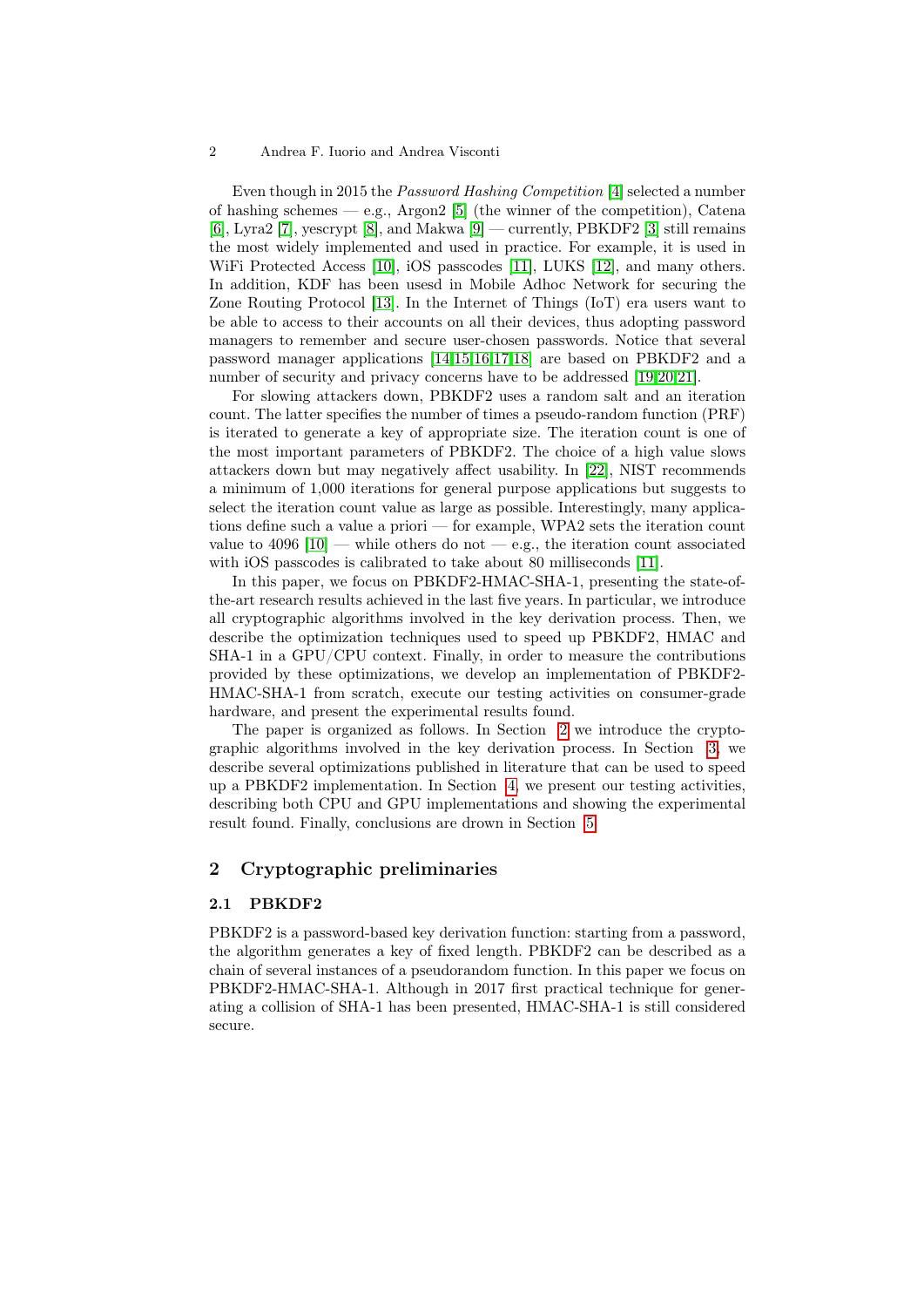PBKDF2 is a Password-Based Key Derivation Function described in PKCS #5 [\[3\]](#page-11-2), [\[22\]](#page-12-13). For providing better resistance against brute force attacks, PBKDF2 introduces CPU-intensive operations. These operations are based on an iterated pseudorandom function (PRF) which maps input values to a derived key. The most important properties to assure is that the iterated pseudorandom function is cycle free. If this is not so, a malicious user can avoid the CPU-intensive operations and, as described in [\[23,](#page-12-14)?], get the derived key by executing a set of functionally-equivalent instructions.

PBKDF2 inputs a pseudorandom function  $PRF$ , the user password p, a random salt s, an iteration count c, and the desired length len of the derived key. It outputs a derived key  $DerKey$ .

$$
DerKey = PBKDF2(PRF, p, s, c, len)
$$
\n<sup>(1)</sup>

More precisely, the derived key is computed as follows:

$$
DerKey = T_1||T_2||\dots||T_{len},\tag{2}
$$

where

$$
T_1 = Function(p, s, c, 1),
$$
  

$$
T_2 = Function(p, s, c, 2),
$$

$$
\vdots
$$
  

$$
T_{len} = Function(p, s, c, len).
$$

Each single block  $T_i$  — i.e.,  $T_i = Function(p, s, c, i)$  — is computed as

$$
T_i = U_1 \oplus U_2 \oplus \dots \oplus U_c,\tag{3}
$$

where

$$
U_1 = PRF(p, s||i),
$$
  
\n
$$
U_2 = PRF(p, U_1),
$$
  
\n
$$
\vdots
$$
  
\n
$$
U_c = PRF(p, U_{c-1}).
$$

The PRF adopted can be a hash function [\[24\]](#page-12-15), cipher, or HMAC [\[25\]](#page-12-16), [\[26\]](#page-12-17), and [\[27\]](#page-12-18). In the sequel, we will refer to HMAC as PRF.

## 2.2 HMAC

An Hash-based Message Authentication Code (HMAC) is an algorithm for computing a message authentication code based on any iterated cryptographic hash function. The definition of HMAC [\[27\]](#page-12-18) requires

 $- H:$  a cryptographic hash function;

–  $K$ : the secret key;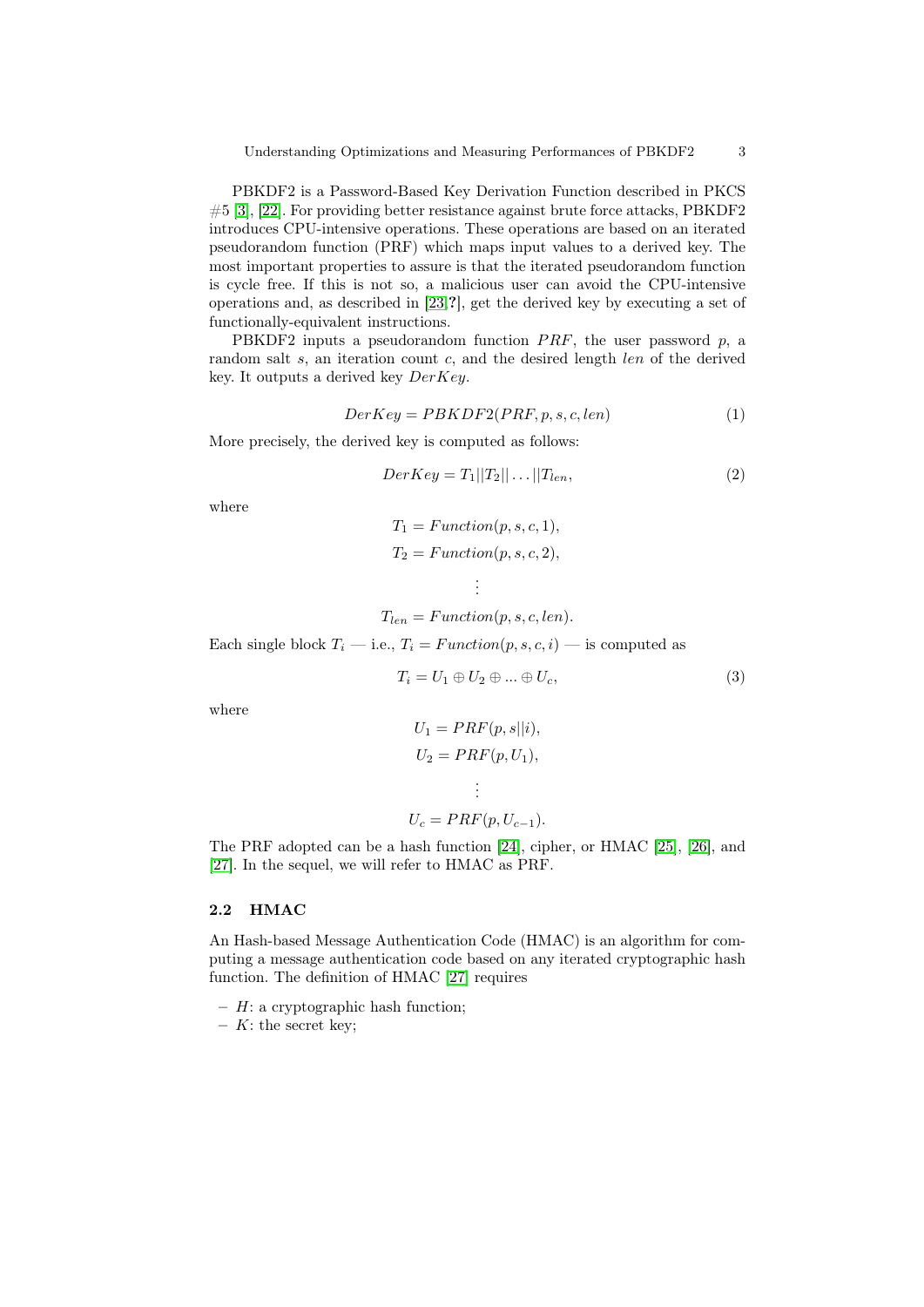

Fig. 1. A graphical representation of the SHA-1 algorithm

– text: the message to be authenticated.

As described in RFC 2104 [\[27\]](#page-12-18), an HMAC can be defined as follows:

<span id="page-3-1"></span>
$$
HMAC = H(K \oplus opad, H(K \oplus ipad, text))
$$
\n<sup>(4)</sup>

where  $H$  is the chosen hash function,  $K$  is the secret key, and ipad, opad are constant values — respectively, the byte 0x36 and 0x5C repeated 64 times. Recall that, Equation [4](#page-3-0) can be expanded in the form:

<span id="page-3-0"></span>
$$
h = H(K \oplus ipad \midmid text)
$$

$$
HMAC = H(K \oplus opad \midmid h)
$$

In our performance tests, the hash function adopted will be SHA-1, thus making HMAC-SHA-1 the default pseudorandom function.

#### 2.3 SHA-1

SHA-1 is a cryptographic hash function that inputs an arbitrarily long message  $M$  and outputs a 160-bit digest  $H$ . In order to provide the message digest, SHA-1 operates eighty times on five 32-bit words A, B, C, D, and E as shown in Figure [1.](#page-3-1) Notice that  $F_t$  is defined by

|                                                                                                          | $t\in[0\ldots 19]$    |
|----------------------------------------------------------------------------------------------------------|-----------------------|
| $\begin{cases}\nF_0 = (B \wedge C) \vee ((\neg B) \wedge D) \\ F_1 = (B \oplus C \oplus D)\n\end{cases}$ | $t \in [2039]$        |
| $\left\{ F_2 = (B \wedge C) \vee (B \wedge D) \vee (C \wedge D) \right\}$                                | $t \in [4059]$        |
| $F_3 = (B \oplus C \oplus D)$                                                                            | $t \in [60 \dots 79]$ |

and  $K_t$  assume four constants value<sup>[1](#page-3-2)</sup>.

<span id="page-3-2"></span><sup>&</sup>lt;sup>1</sup> In this section, we partially describe the SHA-1 algorithm. Further details can be found in [\[24\]](#page-12-15)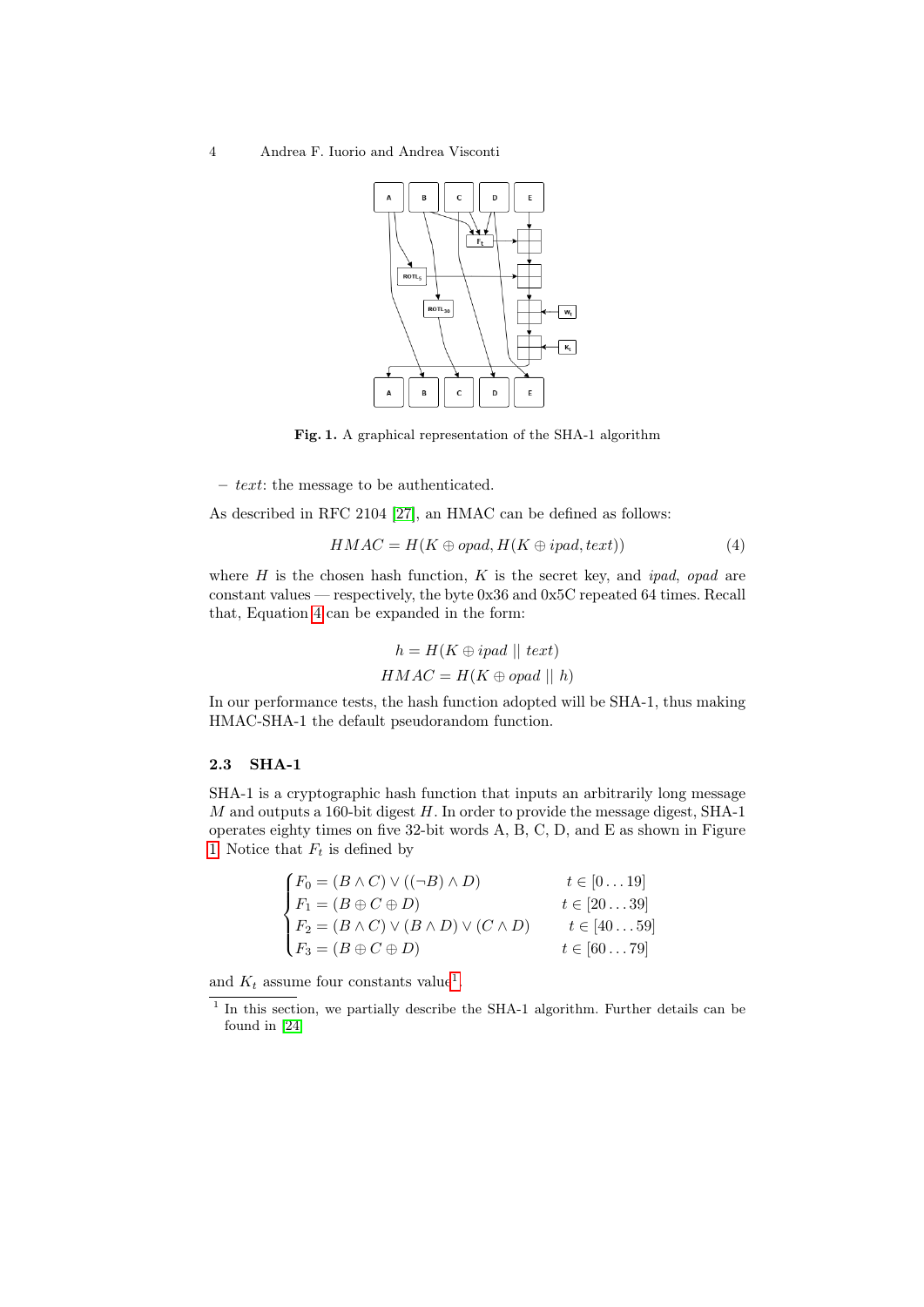Message  $M$  is processed in blocks of the size of 512 bits, namely, sixteen 32-bit words  $W_0, \ldots, W_{15}$ , eventually padding the last block. More precisely, the last block is padded with one bit  $1$  first then, zero or more bits  $0$  so that its length is congruent to 448, modulo 512. The remaining 64 bits of the last 512-bit block represent the message length L. The SHA-1 algorithm expands 32-bit words  $W_0, \ldots, W_{15}$  into eighty words using the follow message scheduling function:

<span id="page-4-0"></span>
$$
W_i = ROTL^1(W_{i-3} \oplus W_{i-8} \oplus W_{i-14} \oplus W_{i-16}) \qquad i \in [16...79] \tag{5}
$$

where  $ROTL(x, n)$  is the left rotation of x by n bits. Notice that Equation [5](#page-4-0) requires to store eighty 32-bit words. If memory is limited (e.g. embedded devices and GPUs), an alternative method should be adopted. NIST suggests to regard  $W_0, \ldots, W_{15}$  as a circular queue [\[24\]](#page-12-15) and substitute the Equation [5](#page-4-0) with the following:

<span id="page-4-1"></span>
$$
\begin{cases}\ns = i \wedge MASK & i \in [16...79] \\
W_s = ROTL^1(W_s \oplus W_{(s+2) \wedge MASK} \oplus W_{(s+8) \wedge MASK} \oplus W_{(s+13) \wedge MASK})\n\end{cases}
$$
\n(6)

where  $MASK$  is set to the value  $0x0F$  in Hex. Equation [6](#page-4-1) requires only sixteen words, thus saving sixty-four 32-bit words of storage.

Further improvements have been presented in [\[28\]](#page-12-19). In particular, the authors suggest to replace Equation [5](#page-4-0) with

<span id="page-4-2"></span>
$$
W[i] = \begin{cases} ROTL^{1}(W_{i-3} \oplus W_{i-8} \oplus W_{i-14} \oplus W_{i-16}) & i \in [16...31] \\ ROTL^{2}(W_{i-6} \oplus W_{i-16} \oplus W_{i-28} \oplus W_{i-32}) & i \in [32...63] \\ ROTL^{4}(W_{i-12} \oplus W_{i-32} \oplus W_{i-56} \oplus W_{i-64}) & i \in [64...79] \end{cases}
$$
(7)

<span id="page-4-3"></span>and then replace  $W_{29}$ ,  $W_{30}$ ,  $W_{31}$ ,  $W_{60}$ , and  $W_{62}$  with the following and less expensive (we are reducing the number of XORs) equations:

$$
\begin{cases}\nW_{29} = ROTL^2(W_{23}) \oplus k[29] \\
W_{30} = ROTL^2(W_{24} \oplus k[16]) \\
W_{31} = ROTL^2(W_{25} \oplus k[17]) \oplus k[31] \\
W_{60} = ROTL^4(W_{48} \oplus W_{28} \oplus W_0) \\
W_{62} = ROTL^4(W_{50} \oplus W_{30} \oplus W_0)\n\end{cases} (8)
$$

where  $k[29] = \text{ROTL}^2(W_5) \oplus \text{ROTL}^1(W_{15}), k[16] = W_0 \oplus W_2$  (previously computed in  $W_{16}$ ),  $k[17] = W_1 \oplus W_3$  (previously computed in  $W_{17}$ ), and finally  $k[31] = ROTL<sup>1</sup>(W<sub>15</sub>) \oplus ROTL<sup>2</sup>(W<sub>15</sub>).$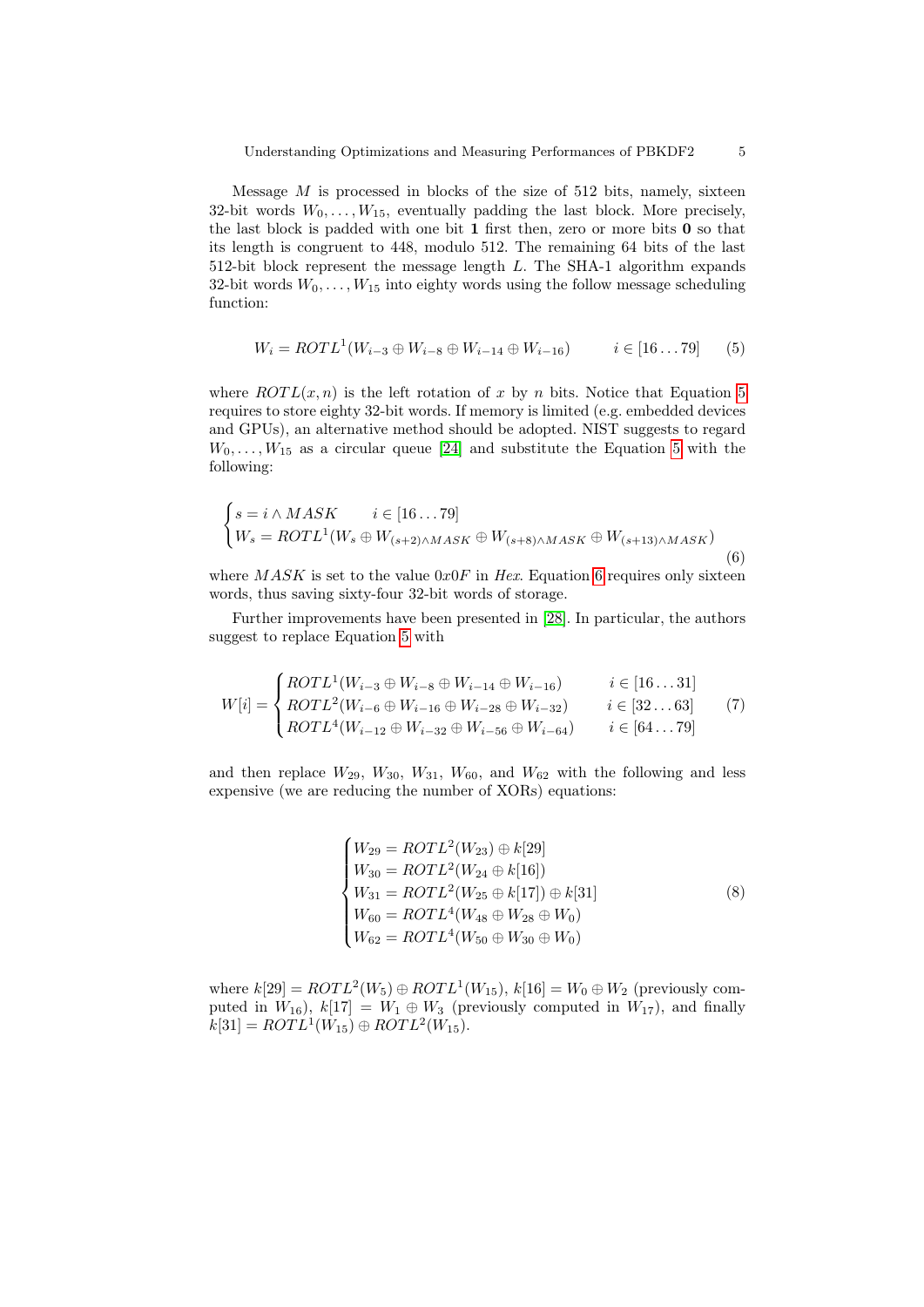$\overline{\phantom{a}}$ 

<span id="page-5-1"></span>In addition, [\[28\]](#page-12-19) states that Equation [6](#page-4-1) can be replaced with the unfolded version:

$$
\begin{cases}\nW_{16} = W_0^1 \oplus W_2^1 \oplus W_8^1 \oplus W_{13}^1 \\
W_{17} = W_1^1 \oplus W_3^1 \oplus W_9^1 \oplus W_{14}^1 \\
W_{18} = W_2^1 \oplus W_4^1 \oplus W_{10}^1 \oplus W_{15}^1 \\
W_{19} = W_0^2 \oplus W_2^2 \oplus W_3^1 \oplus W_5^1 \oplus W_8^2 \oplus W_{11}^1 \oplus W_{13}^2 \\
W_{20} = W_1^2 \oplus W_3^2 \oplus W_4^1 \oplus W_6^1 \oplus W_9^2 \oplus W_{12}^1 \oplus W_{14}^2 \\
W_{21} = W_2^2 \oplus W_4^2 \oplus W_5^1 \oplus W_7^1 \oplus W_{10}^2 \oplus W_{13}^1 \oplus W_{15}^2 \\
W_{22} = W_0^3 \oplus W_2^3 \oplus W_3^2 \oplus W_5^2 \oplus \cdots \oplus W_{11}^2 \oplus W_{13}^3 \oplus W_{14}^1 \\
W_{23} = W_1^3 \oplus W_3^3 \oplus W_4^2 \oplus W_6^2 \oplus \cdots \oplus W_{12}^2 \oplus W_{14}^3 \oplus W_{15}^1 \\
\cdots \\
W_{79} = W_0^8 \oplus W_0^{22} \oplus W_1^7 \oplus \cdots \oplus W_{15}^{14} \oplus W_{15}^{17} \oplus W_{15}^{18}\n\end{cases} (9)
$$

where  $W_i^j = \text{ROTL}^j(W_i)$ . Notice that, although Equation [9](#page-5-1) increases the total number of XOR operations, if we compute PBKDF2-HMAC-SHA-1, it requires to store only five 32-bit words, namely  $W_0, \ldots, W_4$ , because  $W_6, \ldots, W_{14}$  are equal to zero, and  $W_5, W_{15}$  are constant value. Therefore, this approach might be exploited by GPGPU programming.

# <span id="page-5-0"></span>3 Understanding Optimizations

PBKDF2 applies a pseudorandom function to generate cryptographically secure keys. Since in this process different cryptographic algorithms are involved (see Section [2\)](#page-1-0), the optimization of one of these algorithms usually leads to interesting performance improvements in the key derivation process. But this is not always true. Indeed, some optimizations described in this section affect SHA-1 or HMAC-SHA-1 but have no effect on PBKDF2-HMAC-SHA-1. A crucial role is played by the context in which the code will be run, namely a GPU or CPU context. In fact, a specific algorithmic optimization may have no impact on GPU performances, while it has on CPU ones. Interestingly, however, the opposite is true as well.

Focusing on the state of the art of PBKDF2, HMAC, and SHA-1, in this section we briefly present the optimizations resulting to significant improvements.

#### 3.1 PBKDF2 optimizations

[OPT–01] Early exit: The execution time spent for computing a derived key does not only depend on the iteration count values. Indeed, also the number of fingerprints  $T_i$  required to compute a single iteration affects the total execution time. Assuming that we require a 256-bit derived key, two SHA-1 fingerprints are necessary — i.e.,  $DerKey = T_1||T_2$ , with  $T_1$  and  $T_2$  160-bit length each. Since blocks  $T_i$  are independent of each other, firstly we generate a block  $T_1$  and then we compute the second if and only if  $T_1$  is equal to the first part of the 256-bit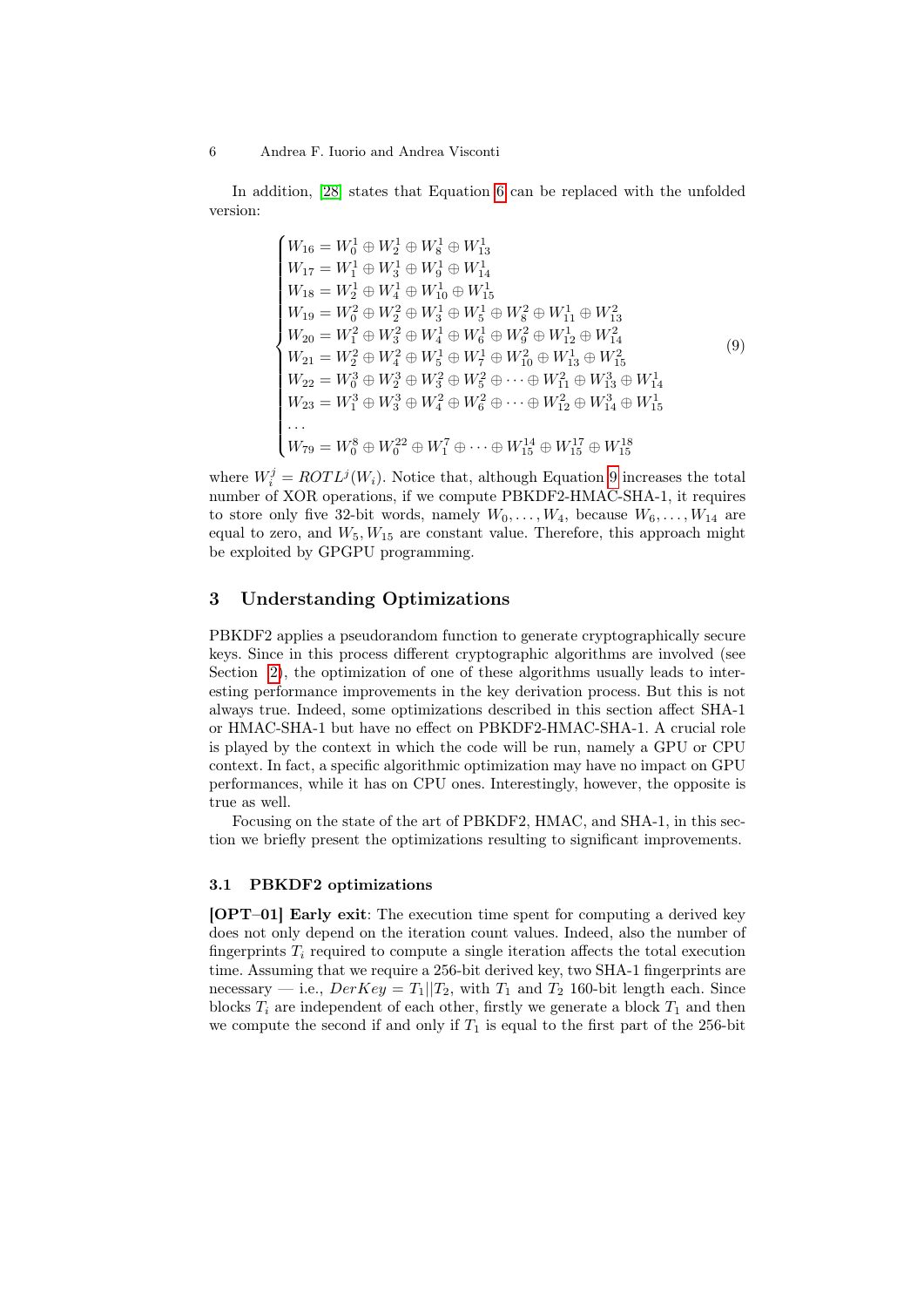

<span id="page-6-0"></span>Fig. 2. PBKDF2-HMAC-SHA-1 optimizations

derived key. If not so, the chosen password  $p$  is certainly wrong. Therefore, the check of first 160 bits of the key is enough to discard the majority of invalid candidate passwords [\[29\]](#page-13-0).

## 3.2 HMAC optimizations

[OPT–02] Block reduction: Since password  $p$  is an input parameter and it is not modified during the computation of PBKDF2, it is possible to precompute the first message block of a keyed hash function (light gray rectangles of Figure [2\)](#page-6-0) and reuse such a value in all the subsequent HMAC invocations. Thus, the number of blocks that have to be computed is reduced from "4 ∗ iteration count" to "2+2∗iteration count". This simple optimization saves about 50% of PBKDF2's CPU intensive operations [\[30,](#page-13-1)[23,](#page-12-14)[29\]](#page-13-0).

[OPT–03] Input size: A generic HMAC implementation has to address the problems of the size of password p and message text. If the password length is bigger than 512 bits, it has to be reduced. Therefore, a hash algorithm is applied, namely  $p = SHA-1(p)$ , and then it is padded with enough zeros to reach a 512-bit length [\[31\]](#page-13-2). In addition, we have to address also the problem of the message size. If the message to be authenticated is bigger than 512 bits, it has to be split in several blocks and then each block managed separately. In PBKDF2, excluding the computation of  $U_1$  (see Figure [2\)](#page-6-0), we have not a generic HMAC implementation but a specific one. Indeed, we know in advance the computation of the first message block (see [OPT–02] Merkle-Damgard block reduction), and we have to manage only the second one. Since the second message block always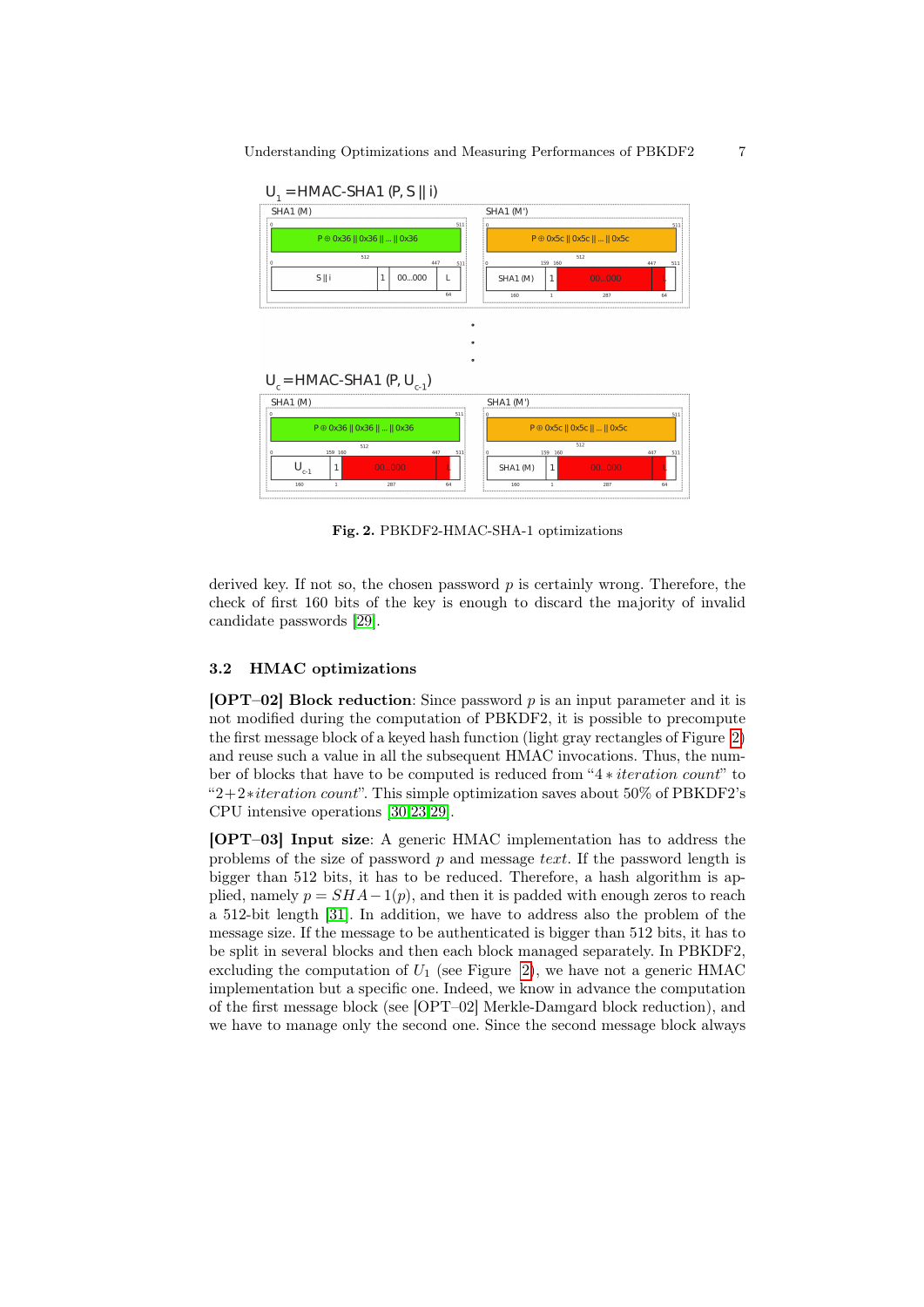inputs a 160-bit message, namely  $SHA-1(M)$  or  $U_i$  (see Figure [2\)](#page-6-0), we have not to split the message to be authenticated in blocks. Therefore, this optimization provides us the possibility to avoid length checks and the chunk splitting operations during the computation of  $U_2, \ldots, U_c$ , thus reducing the overhead necessary to compute an HMAC implementation [\[30\]](#page-13-1).

#### 3.3 SHA-1 optimizations

[OPT–04] Word expansion phase: Instead of using eighty 32-bit words for the word expansion phase (see Equation [5\)](#page-4-0), SHA-1 can be implemented using a circular queue [\[24\]](#page-12-15) of sixteen words (see Equation [6\)](#page-4-1). This approach reduces the amount of memory required by the implementation, thus making this optimization a desirable feature in a GPU context.

A different approach has been introduced in [\[28\]](#page-12-19), where the authors suggest the possibility to unfold the SHA-1 message scheduling function (see Equation [9\)](#page-5-1). Although this approach increases the total number of XOR operations to be executed, it drastically reduces the amount of memory required to perform the SHA-1 message scheduling function, i.e., only five 32-bit words. Therefore, also this optimization may have an impact on GPU performances.

In addition, Visconti and Gorla [\[28\]](#page-12-19) have also shown that Equation [5](#page-4-0) can be replaced with Equation [7.](#page-4-2) This new approach does not reduce the amount of memory required to compute the word expansion phase but can be exploited to reduce the total number of XORs in a CPU context as suggested by [OPT–05].

[OPT–05] Zero-based optimization: Due to a long run of several consecutive zeros, namely 287 bits, a number of 32-bit word  $W_t$  are set to zero. Since zero-based operations do not provide any contribution, they can be easily omitted. Therefore, exploiting Equations [7](#page-4-2) and [8,](#page-4-3) we can avoid 66 out of 192 XOR operations [\[28\]](#page-12-19).

The same approach can be adopted to reduce the number of constant XORed twice — i.e., 0x36 and 0x5C — when passwords p are short. We recall that XORing the same value twice does not provide any contribution and can be omitted [\[23\]](#page-12-14).

[OPT–06] Three-round optimization: During the computation of the message digest, SHA-1 operates on several 32-bit words such as constants  $K_t$ , registers  $A, B, C, D, E$ , functions  $f_t$  and  $W_t$  too. However, in the first three rounds a number of these words are known a priori and some operations can be omitted [\[30\]](#page-13-1). For example, in the first round we have to compute the following equation:  $f_0 + E + ROTL(A, 5) + W_0 + K_0$  (see Figure [1\)](#page-3-1). The content of 32-bit word  $W_0$ is unknown but those of  $f_0, E$ , the circular shift of A, and  $K_0$  are not. Therefore, we can precompute  $f_0 + E + ROTL(A, 5) + K_0 = 0x9FB498B3$  and reduce the first round to a single operation, namely  $W_0 + 0x9FB498B3$ , thus saving 3 operations out of 4. This approach can be also applied to second and third round, where the unknown values are  $A, W_1$ , and  $A, B, W_2$ , respectively.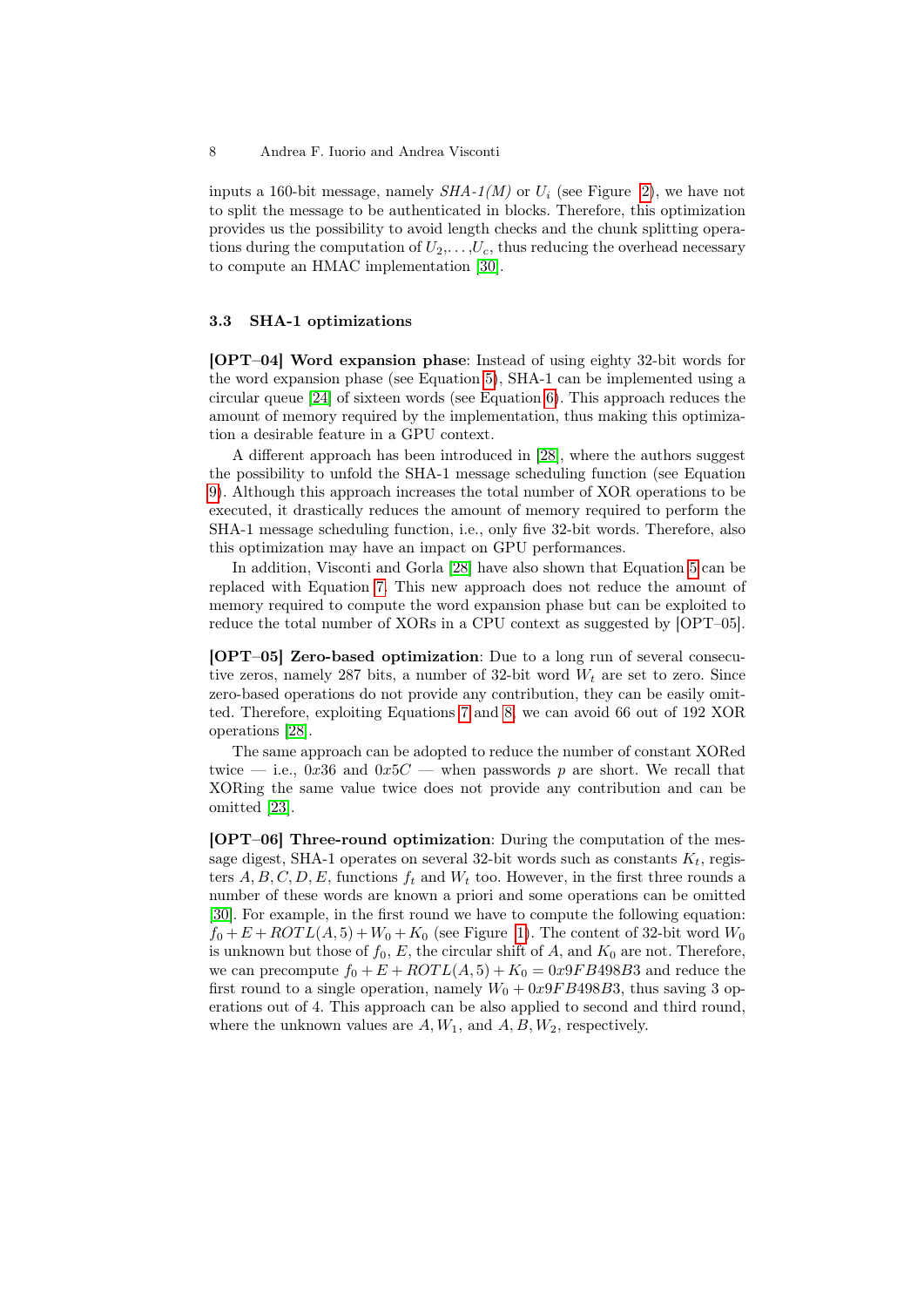

<span id="page-8-1"></span>Hash

Fig. 3. PBKDF2 GPU implementation

# <span id="page-8-0"></span>4 Measuring Performances

To evaluate the contribution of the optimizations described in Section [3,](#page-5-0) we (a) implemented from scratch both CPU and GPU version of PBKDF2, (b) performed our testing activities, measuring PBKDF2 performances, and finally  $(c)$  compared our results with well-known implementations  $-$  e.g. OpenSSL version 1.1.0e [\[32\]](#page-13-3), libgcrypt version 1.7.6 [\[33\]](#page-13-4), hashcat 3.5.0 [\[34\]](#page-13-5).

## <span id="page-8-2"></span>4.1 GPU testing

In order to run the same code on several devices with different architectures, our implementation has been written using the OpenCL framework [\[35\]](#page-13-6). The implementation uses a classic host-device approach. The host (a CPU) generates a set of passwords and sends them to the device (a GPU). In order to exploit [OPT–03], our code executes PBKDF2 as a two-step process (see Figure [3\)](#page-8-1): firstly it computes  $U_1$ , storing the intermediate results (hipad and hopad) of the compression function  $-$  i.e., we are computing the light gray rectangles of Figures [2](#page-6-0) and [3](#page-8-1) — and secondly computes the remaining  $U_2, \ldots, U_c$ . Doing so, we can compute  $U_1$  with a generic HMAC implementation and the remaining  $U_i$  with a specific one, thus avoiding length checks and the chunk splitting operations. In addition, after the computation of  $U_1$ , the CPU is able to transfer (asynchronously) a new set of candidate passwords to the GPU, reducing the overhead generated by read/write memory operations.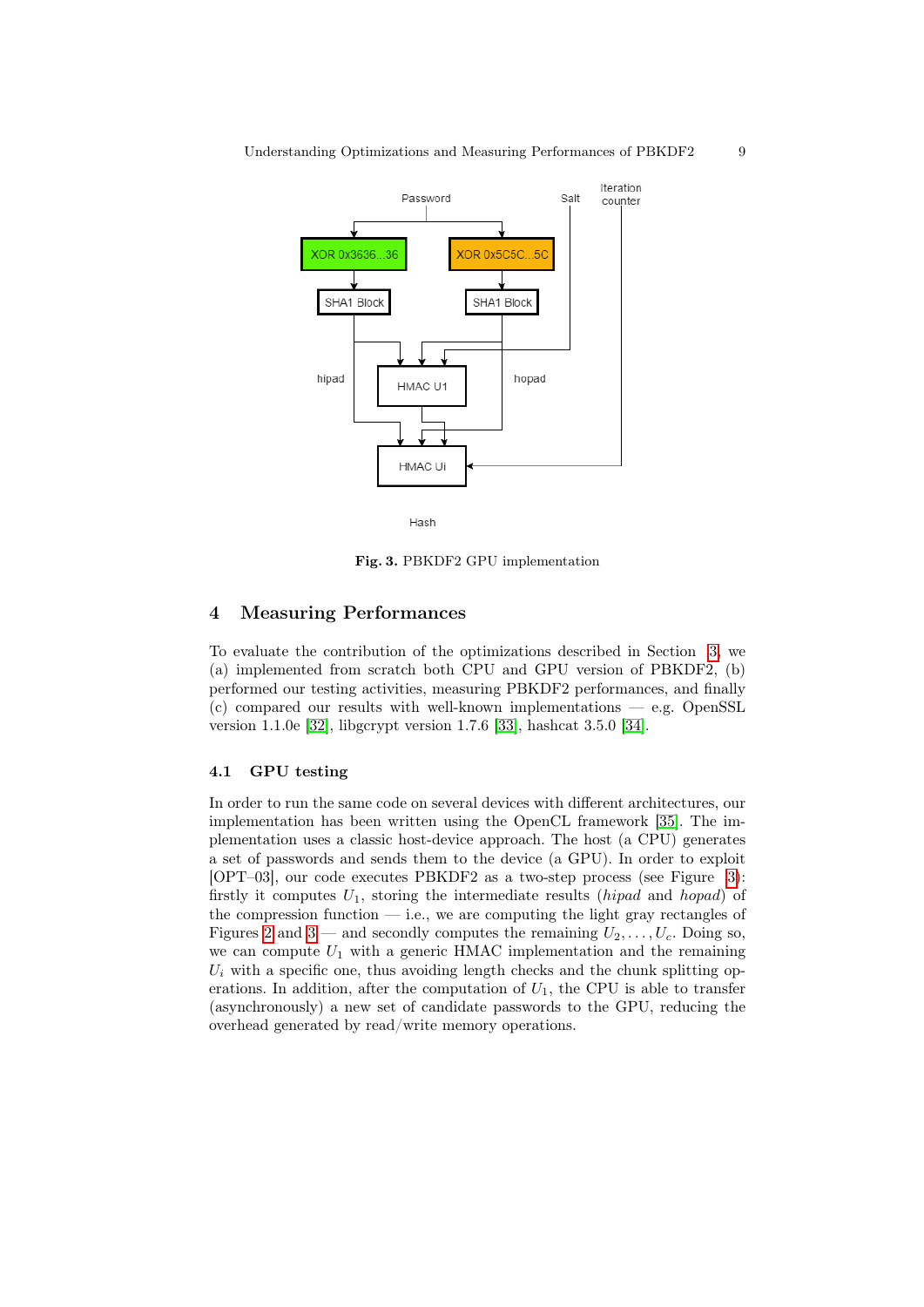<span id="page-9-0"></span>

| GPU                    |        |          |        |         |         |        |
|------------------------|--------|----------|--------|---------|---------|--------|
| AMD R9 390             | 244.72 | 359.56   | 377.73 | 755.57  | 1553.34 | 1469.6 |
| AMD HD6870             | 7.32   | 98.16    | 99.18  | 198.45  | 398.15  | 156.4  |
| Nvidia GTX 670         | 75.28  | 84.14    | 90.06  | 191.20  | 393.83  | 410.7  |
| Nvidia GTX 960 180.32  |        | 206.41   | 212.62 | 504.06  | 1048.44 | 992.2  |
| Nvidia GTX 1060 324.26 |        | - 351.64 | 381.34 | 1048.40 | 1678.30 | 1710.2 |

Table 1. Number of Kilohashes per second (KH/s) on different GPUs



<span id="page-9-1"></span>Fig. 4. Number of hashes per second on GPU

All the tests were executed on a machine equipped with an AMD FX 8320 4GHz processor, 8 GB RAM, Microsoft Windows 10 Home 64-Bit Operating System. In addition, we installed five consumer-grade GPUs with different architectures, memory structures and price ranges: AMD R9 390, AMD HD6870, Nvidia GTX 960, Nvidia GTX 1060, and Nvidia GTX 670.

In order to show the contribution of the optimizations described in Section [3,](#page-5-0) we implement four different versions of our code:

- 1. based on [OPT–04];
- 2. based on all SHA-1 optimizations ([OPT–04], [OPT–05], [OPT–06]);
- 3. based on all HMAC and SHA-1 optimizations  $([OPT-02], \ldots, [OPT-06])$ ;
- 4. full version  $([OPT-01], \ldots, [OPT-06])$ ;

Then, we set the following PBKDF2 input parameters:

– iteration count  $c = 1,000$  (the minimum value suggested in [\[22\]](#page-12-13));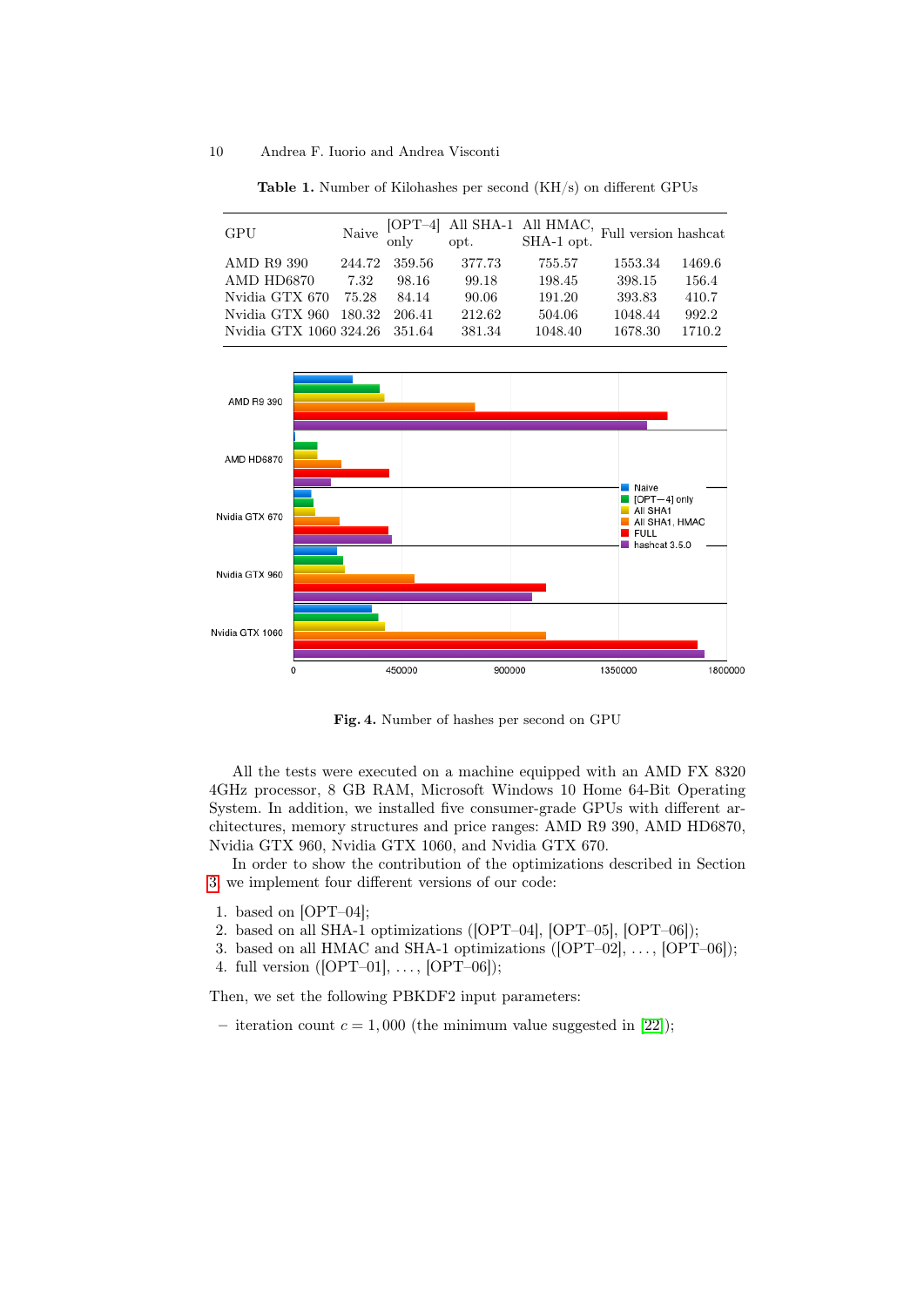<span id="page-10-0"></span>

| Library                  |             |       | $\begin{tabular}{ll} Naive & [OPT-4] & All SHA-1 & All HMAC, \cr only & opt. & SHA-1 opt. \end{tabular} \label{tab:1}$ |       |
|--------------------------|-------------|-------|------------------------------------------------------------------------------------------------------------------------|-------|
| Our version              | 0.797 0.974 | 1.005 | -1.761                                                                                                                 | 1.791 |
| OpenSSL ver.1.1.0e       |             |       |                                                                                                                        | 0.851 |
| Libgcrypt ver. $1.7.6$ - | -           |       |                                                                                                                        | 0.683 |

Table 2. Number of Kilohashes per second (KH/s) on CPU



Fig. 5. Number of hashes per second on AMD FX 8230

– derived key length  $derkey = 256 bits;$ 

– a random salt s.

Finally, we run our implementations and collected data. Testing results are shown in Table [1](#page-9-0) and Figure [4.](#page-9-1) Then, we compare the performance of our code with a well-known password recovery utility [\[34\]](#page-13-5).

## 4.2 CPU testing

Since real-world applications may define an appropriate iteration count value at runtime by executing a CPU-test performance — e.g. LUKS  $[12,36]$  $[12,36]$  — we also implemented a CPU-based version of PBKDF2. The main difference between a CPU and GPU implementation is that, in the first one, we have not to transfer a set of candidate passwords from host to device, hence we have not to split the algorithm in two phases as shown in Figure [3.](#page-8-1) In addition, the CPU version implements Equations [7](#page-4-2) and [8](#page-4-3) as [OPT–4] instead of Equation [6.](#page-4-1) In this case, the circular queue used to implement the word expansion phase of the GPU version does not provide any performance improvement. Indeed, a CPU-based approach has no memory constraints, while GPU-based has. Therefore, the circular queue is a desirable feature only in a GPU context.

Our testing activities were executed on an AMD FX-8320 8-Core 4 Ghz, setting iteration count c, derived key length  $derkey$ , and salt s as described in

<span id="page-10-1"></span>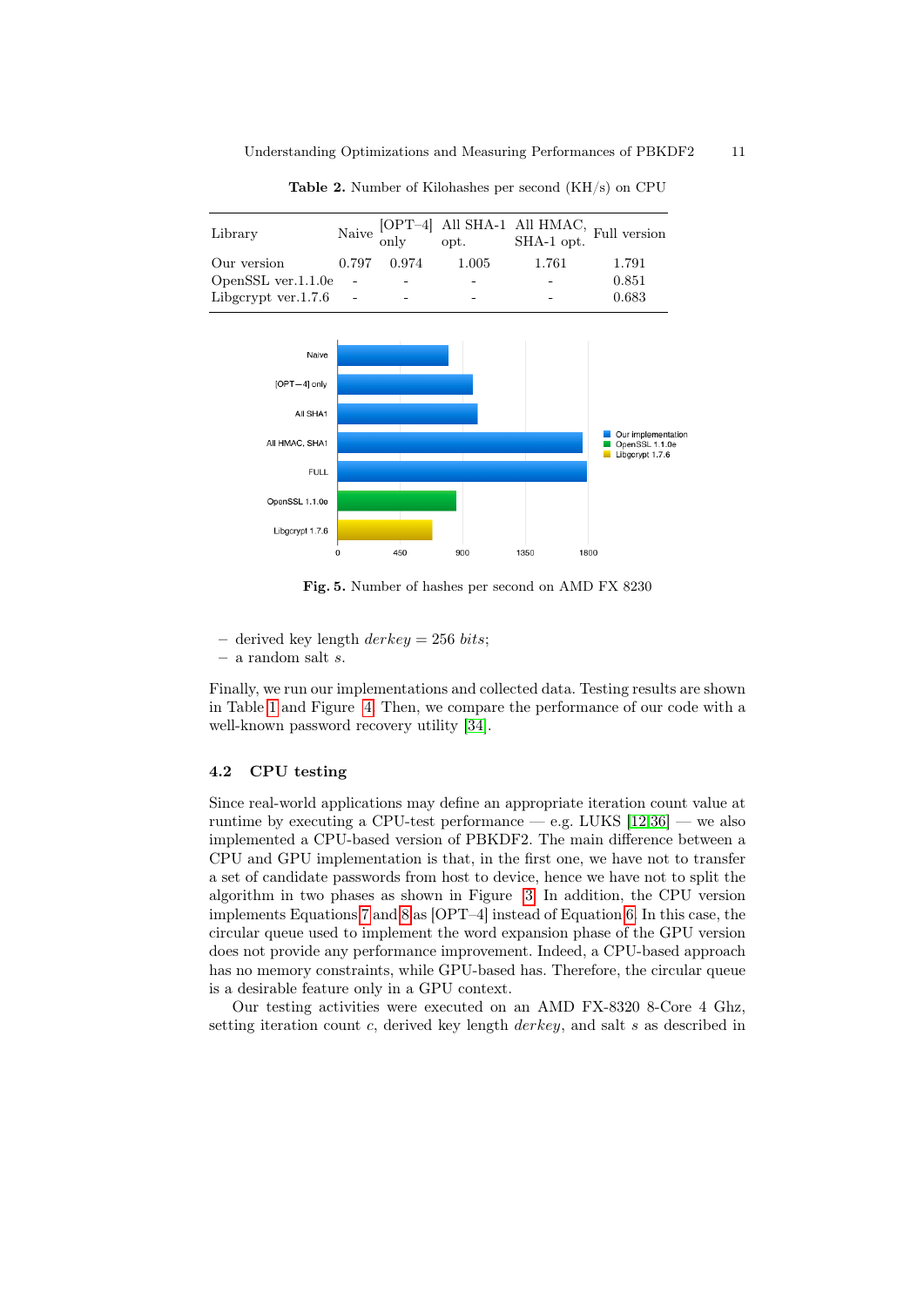Section [4.1.](#page-8-2) Table [2](#page-10-0) and Figure [5](#page-10-1) show the data collected by running our implementation, OpenSSL version 1.1.0e [\[32\]](#page-13-3), and Libgcrypt ver.1.7.6 [\[33\]](#page-13-4).

## <span id="page-11-8"></span>5 Conclusions

User-chosen passwords are widely used to protect our sensitive information and to gain access to specific resources. They should be strong enough to prevent dictionary and brute-force attacks but usually are short and lack enough entropy and cannot be directly used as keys. A possible solution to these issues is to adopt a password-based Key Derivation Functions. Although Argon2 [\[5\]](#page-11-4), Catena [\[6\]](#page-11-5), Lyra2 [\[7\]](#page-11-6), yescrypt [\[8\]](#page-11-7), Makwa [\[9\]](#page-12-0) and scrypt [\[37\]](#page-13-8) are expected to supersede PBKDF2 in the next years, currently PBKDF2 is still widely used to derive keys in many security applications. In this paper we described the state-of-the-art of PBKDF2 with the aim to raise the reader's awareness of security issues facing new applications — for example, it is not difficult to find apps on Android market which implement PBKDF2 with poor security parameters. Thus, focusing on PBKDF2-HMAC-SHA-1, we described and tested a number of optimization techniques used by malicious users to speed up PBKDF2, HMAC and SHA-1. In addition, we showed that these optimizations should be implemented in crypto libraries in order to speed up the performances, and accordingly, increasing the level of security of those applications which define the iteration count at runtime.

An interesting future work will be to analyse the performance of these optimizations on several graphics cards equipped with different chips from fastest to slowest.

## References

- <span id="page-11-0"></span>1. Shannon, C.E.: Prediction and entropy of printed english. Bell system technical journal 30(1), 50–64 (1951)
- <span id="page-11-1"></span>2. Krawczyk, H.: Cryptographic Extraction and Key Derivation: The HKDF Scheme. Cryptology ePrint Archive, Report 2010/264 (2010)
- <span id="page-11-2"></span>3. Moriarty, K., Kaliski, B., Rusch, A.: PKCS# 5: Password-Based Cryptography Specification Version 2.1. RFC 8018 (2017)
- <span id="page-11-3"></span>4. Password hashing competition. <https://password-hashing.net/>. Cited 10 Nov 2018
- <span id="page-11-4"></span>5. Biryukov, A., Dinu, D., , Khovratovich, D.: Argon2 (version 1.2). University of Luxembourg, Luxembourg. [https://password-hashing.net/submissions/](https://password-hashing.net/submissions/specs/Argon-v3.pdf) [specs/Argon-v3.pdf](https://password-hashing.net/submissions/specs/Argon-v3.pdf). Cited 10 Nov 2018
- <span id="page-11-5"></span>6. Forler, C., Lucks, S., Wenzel, J.: Catena : A memory-consuming passwordscrambling framework. Cryptology ePrint Archive, Report 2013/525 (2013)
- <span id="page-11-6"></span>7. Simplicio Jr, M.A., Almeida, L.C., Andrade, E.R., dos Santos, P.C., Barreto, P.S.: Lyra2: Password Hashing Scheme with improved security against time-memory trade-offs. Cryptology ePrint Archive, Report 2015/136 (2015)
- <span id="page-11-7"></span>8. Peslyak, A.: yescrypt – password hashing scalable beyond bcrypt and scrypt. Openwall, Inc. (2014). http://www.openwall.com/presentations/ [http://www.openwall.com/presentations/](http://www.openwall.com/presentations/PHDays2014-Yescrypt/) [PHDays2014-Yescrypt/](http://www.openwall.com/presentations/PHDays2014-Yescrypt/). Cited 10 Nov 2018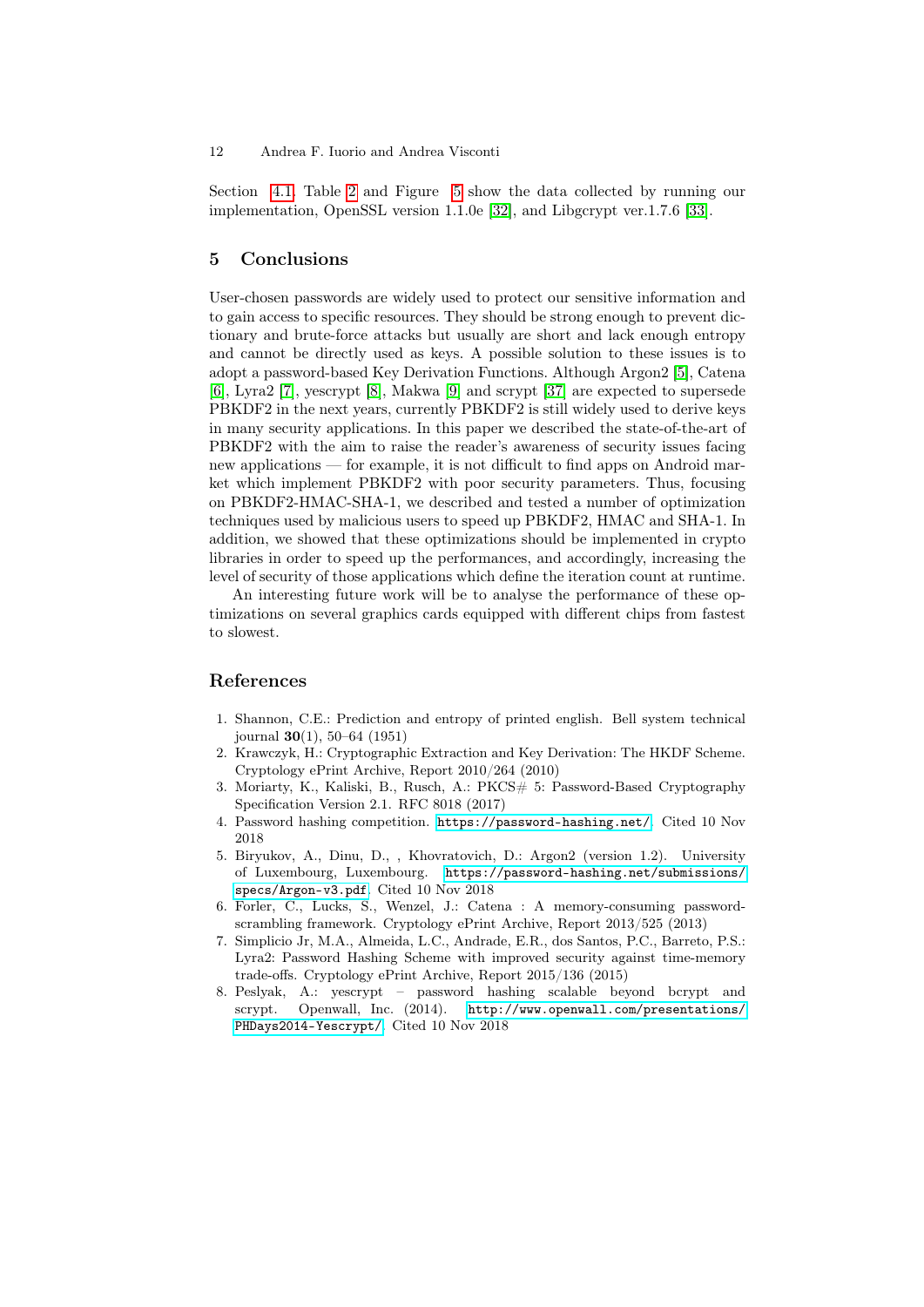- <span id="page-12-0"></span>9. Pornin, T.: The MAKWA Password Hashing Function (2015). [http://www.bolet.](http://www.bolet.org/makwa/makwa-spec-20150422.pdf) [org/makwa/makwa-spec-20150422.pdf](http://www.bolet.org/makwa/makwa-spec-20150422.pdf). Cited 10 Nov 2018
- <span id="page-12-1"></span>10. Wi-Fi Alliance: Discover Wi-Fi: Specifications. [https://www.wi-fi.org/](https://www.wi-fi.org/discover-wi-fi/specifications) [discover-wi-fi/specifications](https://www.wi-fi.org/discover-wi-fi/specifications). Cited 10 Nov 2018
- <span id="page-12-2"></span>11. iOS Security Guide (2017). [https://www.apple.com/business/docs/iOS\\_](https://www.apple.com/business/docs/iOS_Security_Guide.pdf) [Security\\_Guide.pdf](https://www.apple.com/business/docs/iOS_Security_Guide.pdf). Cited 10 Nov 2018
- <span id="page-12-3"></span>12. Fruhwirth, C.: LUKS On-Disk Format Specification Version 1.2.2 (2016). [https://gitlab.com/cryptsetup/cryptsetup/wikis/LUKS-standard/](https://gitlab.com/cryptsetup/cryptsetup/wikis/LUKS-standard/on-disk-format.pdf) [on-disk-format.pdf](https://gitlab.com/cryptsetup/cryptsetup/wikis/LUKS-standard/on-disk-format.pdf). Cited 10 Nov 2018
- <span id="page-12-4"></span>13. Rahman, M.T., Mahi, M.J.N.: Proposal for SZRP protocol with the establishment of the salted SHA-256 Bit HMAC PBKDF2 advance security system in a MANET. In: 2014 International Conference on Electrical Engineering and Information Communication Technology, pp. 1–5 (2014)
- <span id="page-12-5"></span>14. Enpass. <https://www.enpass.io>. Cited 10 Nov 2018
- <span id="page-12-6"></span>15. F-Secure Key. [https://www.f-secure.com/en/web/home\\_global/key](https://www.f-secure.com/en/web/home_global/key). Cited 10 Nov 2018
- <span id="page-12-7"></span>16. AgileBits: How PBKDF2 strengthens your Master Password. [https://support.](https://support.1password.com/pbkdf2/) [1password.com/pbkdf2/](https://support.1password.com/pbkdf2/). Cited 10 Nov 2018
- <span id="page-12-8"></span>17. LassPass: Password Iterations (PBKDF2). [https://helpdesk.lastpass.com/](https://helpdesk.lastpass.com/account-settings/general/password-iterations-pbkdf2/) [account-settings/general/password-iterations-pbkdf2/](https://helpdesk.lastpass.com/account-settings/general/password-iterations-pbkdf2/). Cited 10 Nov 2018
- <span id="page-12-9"></span>18. Keeper: Keeper's Best-In-Class Security. [https://keepersecurity.com/](https://keepersecurity.com/security.html) [security.html](https://keepersecurity.com/security.html). Cited 10 Nov 2018
- <span id="page-12-10"></span>19. Belenko, A., Sklyarov, D.: "Secure Password Managers" and "Military-Grade Encryption" on Smartphones: Oh, Really? Blackhat Europe (2012)
- <span id="page-12-11"></span>20. Casati, L., Visconti, A.: Exploiting a Bad User Practice to Retrieve Data Leakage on Android Password Managers. In: Proceedings of the 11th International Conference on Innovative Mobile and Internet Services in Ubiquitous Computing, IMIS 2017. Springer (2017)
- <span id="page-12-12"></span>21. Casati, L., Visconti, A.: The Dangers of Rooting: Data Leakage Detection in Android Applications. Mobile Information Systems, Article ID 6020461 (2018). DOI 10.1155/2018/6020461
- <span id="page-12-13"></span>22. Turan, M.S., Barker, E.B., Burr, W.E., Chen, L.: SP 800-132. Recommendation for Password-Based Key Derivation. Part 1: Storage Applications (2010). [http://](http://nvlpubs.nist.gov/nistpubs/Legacy/SP/nistspecialpublication800-132.pdf) [nvlpubs.nist.gov/nistpubs/Legacy/SP/nistspecialpublication800-132.pdf](http://nvlpubs.nist.gov/nistpubs/Legacy/SP/nistspecialpublication800-132.pdf). Cited 10 Nov 2018
- <span id="page-12-14"></span>23. Visconti, A., Bossi, S., Ragab, H., Caló, A.: On the weaknesses of PBKDF2. In: Proceedings of the 14th International Conference on Cryptology and Network Security, CANS 2015. Springer International Publishing, LNCS 9476 (2015)
- <span id="page-12-15"></span>24. NIST: FIPS PUB 180-4. Secure Hash Standard (SHS) (2012). [http://nvlpubs.](http://nvlpubs.nist.gov/nistpubs/FIPS/NIST.FIPS.180-4.pdf) [nist.gov/nistpubs/FIPS/NIST.FIPS.180-4.pdf](http://nvlpubs.nist.gov/nistpubs/FIPS/NIST.FIPS.180-4.pdf). Cited 10 Nov 2018
- <span id="page-12-16"></span>25. Bellare, M., Canetti, R., Krawczyk, H.: Keying hash functions for message authentication. In: Proceedings of Advances in Cryptology—CRYPTO96, pp. 1–15. Springer (1996)
- <span id="page-12-17"></span>26. Bellare, M., Canetti, R., Krawczyk, H.: Message authentication using hash functions—the HMAC construction. RSA Laboratories CryptoBytes 2(1), 12–15 (1996)
- <span id="page-12-18"></span>27. Krawczyk, H., Bellare, M., Canetti, R.: HMAC: Keyed-Hashing for Message Authentication. RFC 2104
- <span id="page-12-19"></span>28. Visconti, A., Gorla, F.: Exploiting an HMAC-SHA-1 optimization to speed up PBKDF2. IEEE Transactions on Dependable and Secure Computing (2018). DOI 10.1109/TDSC.2018.2878697